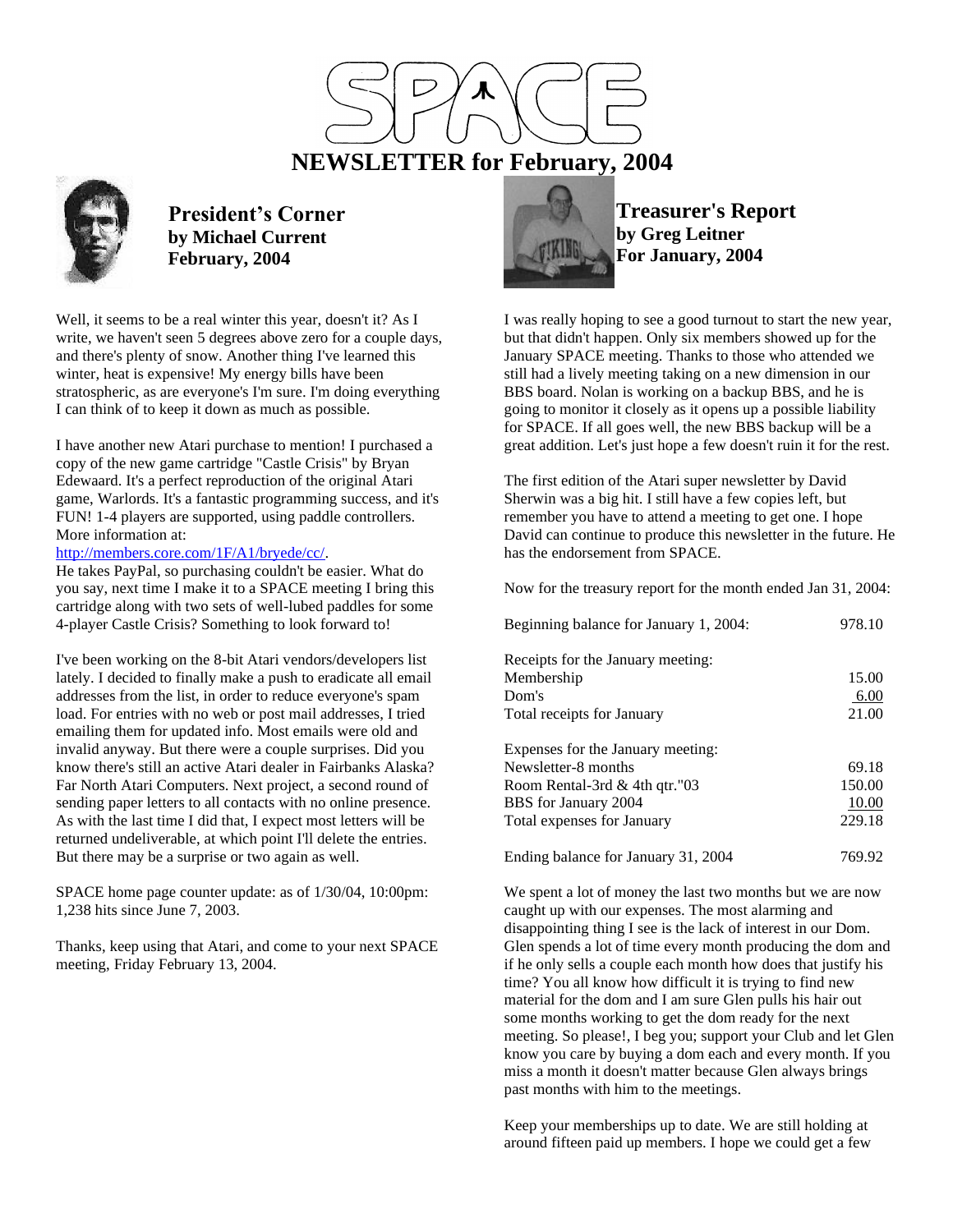more of you to show up next month and get this new year off to a good start. We only need one membership renewal and sell eight doms to pay for the room rental, BBS and newsletter each month. That seems very easy to accomplish. So what do you say? Let's support SPACE, and I hope you can start in February! See you then.



**Secretary's Report By Nolan Friedland For January, 2003**

The meeting started at 7:34 PM.

Greg welcomed everyone to the meeting and then I read the minutes from last month's meeting.

We had very good food from Applebee's for our Christmas party. The food cost \$148. We took in \$24 - \$15 from a membership and another \$9 from DOMs. We paid out 8 months of newsletter expenses to Michael Schmidt, our newsletter editor, in the amount of \$69. We also paid out \$10 for the BBS. Greg will be calling about the room rental fee of \$150 for the second half of 2003. Even after the room rental is taken out we should still be at around \$800. Our bank balance as of the last meeting stands at \$987.10.

Yet again, we had another great DOM. There are two or three graphical adventures and also some text adventure games.

At the start of this meeting there were 15 paid up members. There will be another renewal after the meeting.

The BBS is going great. The Telnet BBS listing counter is now up to 967 and the Dialup BBS listing counter is at 406. There have been a total of 573 hits to the SPACE BBS website as of the start of the meeting. There is more BBS news covered in the New Business section. Continue reading for the details.

# Old Business:

============= The food for the Christmas party was great, but we probably won't be able to do that again for a while. Greg told us that when he picked up the food at Applebee's he got into a discussion with someone there about Atari.

Greg made sure everyone received the super-newsletter that David Sherwin put together. It was emphasized that it was only to be distributed to those members that were actually present at the meeting.

The idea was brought up to contact other Atari clubs that were listed in the super-newsletter.

New Business: =============

A discussion arose regarding members who had let their

membership expire. For example, say a member had not renewed in 8 months. Should their renewal date stay the way it is so if they do renew they in effect have only 4 months left on their membership? Or since it's been quite a while, should they just start over as a new member?

After much discussion it was agreed that members who are more than 6 months overdue in their memberships and that wish to renew, should be treated as a new member, with their renewal date being that particular month in which they renewed. The renewal dates of members who are less than 6 months overdue will stay the same. In both cases, members who are more than 6 months overdue stop getting the newsletter.

# ----------------------------------------------

The Atari CD-ROM that SPACE just bought is only 1/4 full. Almost all the content are videos, which appear to have been taken with a camcorder. The rest of the stuff we have seen before.

----------------------------------------------

I brought up the idea of possibly combining both the SPACE BBS and backup BBS into one. The backup BBS would provide such things as access to some of the major Atari newsgroups, a news server, a mail server, networked discussion areas, and other things. However, with this additional access a good point was mentioned - Do we want to provide this access with the possibility of someone on the BBS posting something they shouldn't?

After discussing this issue, it was voted on to have a split logon so that when you connect to the BBS there should be a menu asking which BBS you want to be connected to - Either the main SPACE BBS or the backup BBS.

----------------------------------------------

Brian Little mentioned that Retro Gaming Radio is having the first 4 years of its broadcasts on DVD.

----------------------------------------------

The meeting adjourned at 8:25 PM.

### \*\*\*\*\*\*\*\*\*\*\*\*\*\*\*\*\*\*\*\*\*\*\*\*\*\*\*\*\*\*\*\*\*\*\*\*\*\*\*\*\*\*\*\*\*\*\*\*\*\*

Welcome to the BBS Corner!

Welcome to a new column in the SPACE newsletter! I hope to fill this space every month with news on the BBS, the BBS website, how-to's, and other tidbits of information.

The best place I can think to start off would be by telling everyone how to properly connect to the BBS.

\*\*\*\*\*\*\*\*\*\*\*\*\*\*\*\*\*\*\*\*\*\*\*\*\*\*\*\*\*\*

\* Connecting to the BBS \*

\*\*\*\*\*\*\*\*\*\*\*\*\*\*\*\*\*\*\*\*\*\*\*\*\*\*\*\*\*\*

To properly connect to the BBS you can use any type of telnet program. The standard telnet program that comes with Windows will work as will HyperTerminal. You can also connect to the BBS by telnetting into it from another system - As would probably be the case if you would be using a real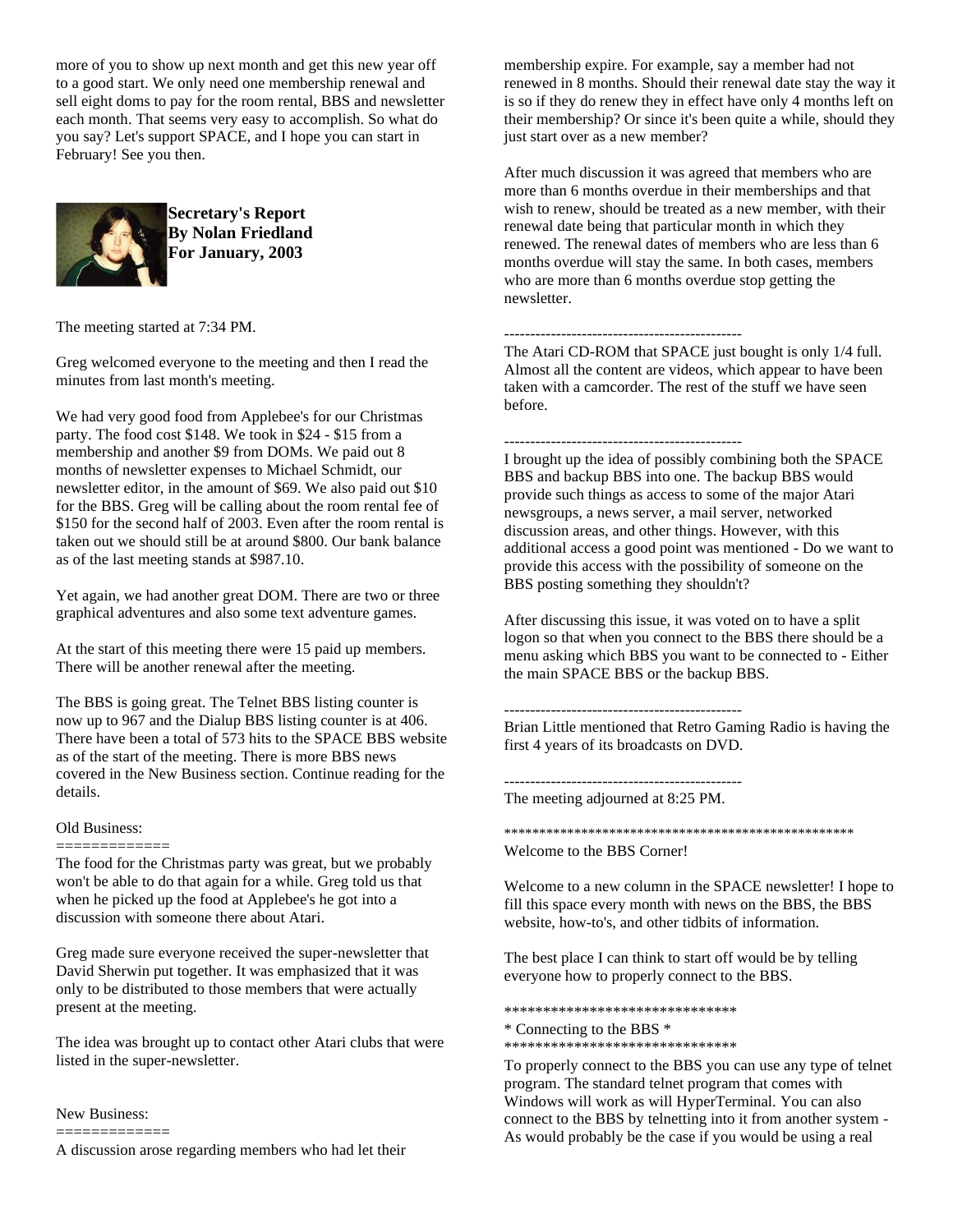Atari with a shell account. No special configuration is really necessary, other than making sure you have the "local echo" option off in whatever telnet program you're using so that everything you type isn't shown twice.

One quick way of loading up your telnet program and connecting to the BBS in one easy step is to put in the complete address that's listed on the back page of this newsletter into a web browser, which is telnet://spacebbs.noip.com/. This should make your browser load the default telnet program and connect to the specified address. Alternatively, you can just put in the address of spacebbs.no-ip.com into your telnet program once you have it up and running.

After a few seconds you should be connected. If you find that you're connected but not getting any response, just hit your ENTER or RETURN key three or fours times. That should get the BBS to respond.

\*\*\*\*\*\*\*\*\*\*\*\*\*\*\*\*\*\*\*\*\*\*\*\*\*\*\*\*\*\* \* SPACE BBS News \* \*\*\*\*\*\*\*\*\*\*\*\*\*\*\*\*\*\*\*\*\*\*\*\*\*\*\*\*\*\*

I have installed a backup BBS program on the computer that gives the SPACE BBS its Internet connection. This has been done so that there is something available for those who call in when the main SPACE BBS is down for maintenance or if it is down for another reason. Right now, it isn't readily apparent that the backup BBS has anything to do with the SPACE BBS so I'll implement those changes first thing, such as setting up a few messages bases and modifying the welcome screens just to get things going.

\*UPDATE\* It was discussed at the last meeting that we would more or less combine both the SPACE BBS and backup BBS into one. The SPACE BBS is run on a real Atari 8-Bit computer. The backup BBS will provide such things as access to some of the major Atari newsgroups, a news server, a mail server, networked discussion areas, and other things. However... It was voted on that we separate the login for each. There will be a main menu when logging on to the BBS asking whether or not you'd like to be connected to the SPACE BBS or the backup BBS. The name of the backup BBS has yet to be determined - Something to discuss at the next meeting.

Over the years, I have collected a large amount of BBS Express! Professional files. All sorts of things like games, utilities, documentation, etc. I plan on making everything available to everyone as soon as I can find a place to put them. After all, there are way over 800 files - Just over 16 MB. Stay tuned for details :)

\*\*\*\*\*\*\*\*\*\*\*\*\*\*\*\*\*\*\*\*\*\*\*\*\*\*\*\*\*\*

\* SPACE BBS Web Site News \*

\*\*\*\*\*\*\*\*\*\*\*\*\*\*\*\*\*\*\*\*\*\*\*\*\*\*\*\*\*\*

I have started to do more work on the SPACE BBS Web Site in the last few weeks and plan to update it often. Feel free to check back often – The address is http://spacebbs.atari.org/.

One thing I'd like to report is the number of hits to the BBS

web site. Just before the last meeting the total number of hits to the BBS web site was 442; three weeks later, it stood at 544. Now the count stands at 668; a much higher jump in that time frame than ever before.

Other counters on the SPACE BBS web site are on the Dialup and Telnet Atari BBS Listings. Just before the last SPACE meeting the Dialup counter was at 343; three weeks later at 397; and now it's at 436. The Telnet counter was at 840; three weeks later at 937; and now it's up to 1057.

\*\*\*\*\*\*\*\*\*\*\*\*\*\*\*\*\*\*\*\*\*\*\*\*\*\*\*\*\*\* \* Next Month \* \*\*\*\*\*\*\*\*\*\*\*\*\*\*\*\*\*\*\*\*\*\*\*\*\*\*\*\*\*\*

Stay tuned for next month's column as we go more in depth on how the SPACE BBS (running on a REAL Atari 8-Bit computer) is actually connected to the Internet, as well as more news on the SPACE BBS and its website. Who knows... There might even be something new and totally unexpected :)

-------------------------------------------------------------------- If anyone has any comments, suggestions, ideas, or submissions for this BBS Corner column or the SPACE BBS web site, you may email them to me, Nolan Friedland, at the address shown on the back of this newsletter under the "CLUB OFFICIALS" section.

### \*\*\*\*\*\*\*\*\*\*\*\*\*\*\*\*\*\*\*\*\*\*\*\*\*\*\*\*\*\*\*\*\*\*\*\*\*\*\*\*\*\*\*\*\*\*\*\*\*\*

A-T-A-R-I

Answers-Tips-and-Relevant Information by Paul Alhart paulalhart@hotmail.com 1988.2 I am proud (relieved) that after a year since I released SEARCH

SYSTEM II, no one has ever mentioned having any problems with it. For those that don't know, SEARCH SYSTEM II is an all-purpose, industrial strength database that can be found in our clubs 8-bit library. I have found two minor "bugs" in the program though. Neither will cause a crash or change your data in any way, so don't be alarmed.

To fix these bugs yourself, first Unlock SEARCH.SYS from DOS, Go to BASIC, LOAD SEARCH.SYS, make the changes and save SEARCH.SYS back to disk. I will make sure the library copy is fixed too.

## LINE 110:

This line should be: GOSUB 14. The other statements on that line cause the program to blow it error horn if "A" is pressed while at the main menu. I know, "A" isn't even a choice. I told you these bugs have gone undetected for over a year.

### LINE 204:

In this line change  $X=1$  to  $X=0$ . This causes the Directory to be printed in four columns for all your data files and not for just the first 7 files.

### LINE 328:

This is not a FIX but a MOD. If you want the Cursor to default to ON when the program first loads, change C\$="OFF" to C\$="ON"

Now ReSave the program and your done.

Have an Atari Christmas and a Federation New Year!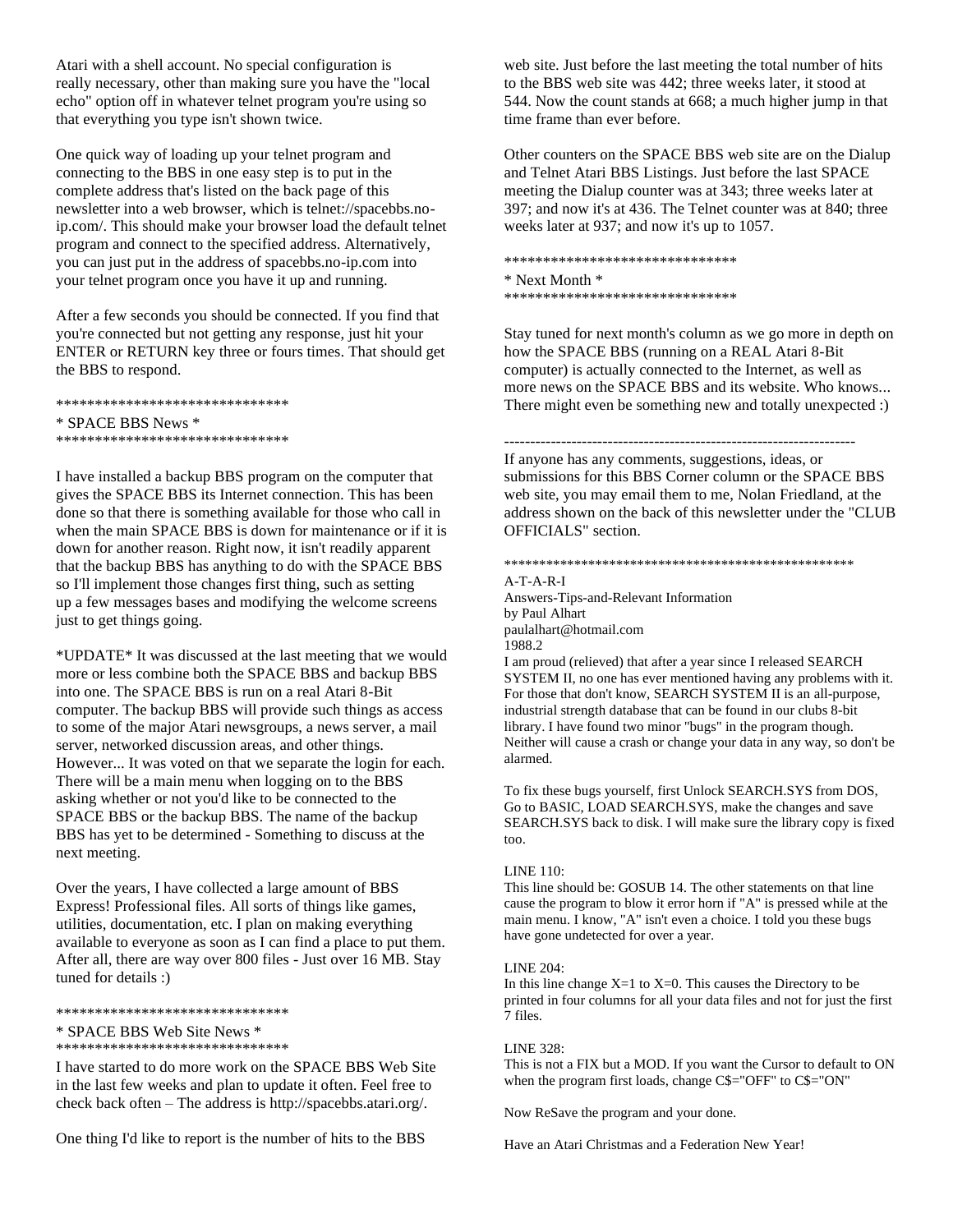\*\*\*\*\*\*\*\*\*\*\*\*\*\*\*\*\*\*\*\*\*\*\*\*\*\*\*\*\*\*\*\*\*\*\*\*\*\*\*\*\*\*\*\*\*\*

--From: Steven J Tucker

--Date: Sat, 24 Jan 2004 15:15:53 -0500

I'm happy to announce the availability of a new all-in-one SIO2PC interface that combines SIO2PC and ProSystem cables into one low cost, jumperless and auto-switching interface.

Interfaces are available with real Atari SIO jacks, or with terminals. The SIO jack model will probably be a limited production, I doubt I will be able to get many more of the SIO jacks.

Prices for the first 100 standard interfaces sold are only \$19.99.

Complete documentation for the interface along with photos and PayPal order form can be found a[t http://www.atarimax.com/sio2pc/](http://www.atarimax.com/sio2pc/)

#### Steve

### \*\*\*\*\*\*\*\*\*\*\*\*\*\*\*\*\*\*\*\*\*\*\*\*\*\*\*\*\*\*\*\*\*\*\*\*\*\*\*\*\*\*\*\*\*\*

LOS ANGELES, CA, January 2, 2004 – Further extending its already deep ties within the entertainment community, Atari, Inc. today unveiled another "convergence first" between Hollywood and the interactive entertainment company. Atari announced that it has retained Ridley Scott Associates (RSA) – the commercial production company owned and run by legendary filmmakers Ridley and Tony Scott – to produce an original three-minute live-action film inspired by Atari's highly anticipated upcoming game, DRIV3R. The film short, which is the first of its kind in the video game industry, is titled "Run The Gauntlet" and will be the core component of both the DRIV3R web site, www.DRIV3R.com, and an extensive marketing and advertising campaign for DRIV3R being launched globally by Atari, beginning in late January.

RSA, the producers of several of the original series of short films on BMWFilms.com, is currently in post-production on "Run The Gauntlet," which was written and directed by RSA's Sean Mullens, and inspired by the characters, plot and action of DRIV3R. The third installment in the DRIVER franchise, DRIV3R casts players once again as the original Wheelman -- undercover cop Tanner -- who must infiltrate a global car theft ring in an action-packed adventure that features Hollywood-caliber production values and a gripping, narrative story line.

"DRIV3R is a unique property and we wanted a marketing approach that matched the game in innovation. Since Hollywood and interactive entertainment have become more and more intertwined in terms of content, it was a natural progression to expand that relationship to encompass marketing and promotion," said Wim Stocks, Executive Vice President of Sales and Marketing for Atari. "With RSA's tremendous talent and experience, we knew we would get an explosive film that would enhance the DRIV3R brand the way BMWFilms enhanced the BMW brand. And by bringing this original film to gamers in an interactive environment on the Internet, we will be able to deliver the same kind of immersive, adrenalinefilled experience that they get actually playing games."

While the plotline of "Run The Gauntlet" is being closely guarded, RSA, in collaboration with Atari, is producing a series of :30 second vignettes as preview trailers for each one-minute episode of the film. A rough-cut of "Run The Gauntlet" in its entirety will debut at Atari's DRIV3R U.S. launch event on Tuesday, January 13 in San Francisco, CA. The two vignettes promoting Episode I will debut on www.DRIV3R.com on January 13 and 19, 2004, respectively, building to the exclusive release of Episode I on the site on January 23, 2004. Episodes II and III, and their corresponding vignettes, will be released exclusively to www.DRIV3R.com during February and

March, respectively, leading to the launch of the game itself.

"To be given artistic license to bring the world of DRIV3R to life through our vision, is an incredible creative opportunity," said Jules Daly, President of Ridley Scott Associates. "DRIV3R plays like an interactive movie, with richly developed characters, expansive environments and non-stop action. There are no boundaries in the world of DRIV3R and Atari put no creative boundaries on RSA for this project."

"Run The Gauntlet" and its supporting vignettes will be at the heart of www.DRIV3R.com, which will contain exclusive content that will only be available at the official site, which launched in late December 2003. In addition to "Run The Gauntlet," the site will contain detailed character studies and renderings, interactive vehicle showcases and information, video content and more.

Developed by Reflections Interactive (an Atari studio), the masterminds behind DRIVER and DRIVER 2 – which have sold more than 12 million copies worldwide – DRIV3R is an actionpacked driving adventure game that stays true to its roots, incorporating the cinematic gameplay and gritty street crime of its predecessors with ground-breaking graphics and three mammoth, wide-open city environments: Miami, Florida; Nice, France; and Istanbul, Turkey. DRIV3R is slated for release in March 2004 for the PlayStation®2 computer entertainment system and the Xbox™ video game system from Microsoft. For additional information on DRIV3R visit www.DRIV3R.com.

# \*\*\*\*\*\*\*\*\*\*\*\*\*\*\*\*\*\*\*\*\*\*\*\*\*\*\*\*\*\*\*\*\*\*\*\*\*\*\*\*\*\*\*\*\*\*

## Hello folks,

Abbuc has decided to do another software contest 2004. So, here is the chance for every Atari programmer to win some prices (money!). And some good news right at the start: Abbuc does not get the copyright of the contes programs, only the right to release them on the Abbuc magazine - so the authors still keep their rights and may do anything with the program after the contest... Now on with the rules, much more detailed than last year...:

Rules for the ABBUC-Software Contest 2004:

### 1) General Rules:

- Deadline: 01.August.2004 ! (=> Unconventional);

- Prices:
- 1. place: 500 Euro + 250 Euro Bonus;
- 2. place: 250 Euro + 100 Euro Bonus;
- 3. place: 200 Euro + 75 Euro Bonus;
- 4. place: 150 Euro + 50 Euro Bonus;
- 5. place: 100 Euro + 50 Euro Bonus;
- 6. place: 75 Euro;
- 7. place: 50 Euro;

- Rights: - ABBUC gets the right of a premiererelease on its magazine!

- Quality Check:
- Sorin Pascu (Contest leader!);
- Wolfgang Burger (ABBUC chief!);
- ABBUC members (at the Unconventional & ABBUC hp.);
- Presentation: author needn't be there/present at the Contest;
- presentation at the Unconventional and ABBUC homepage, decisions and places/prices at ABBUC-JHV 2004;
- 2) Program Types & Size: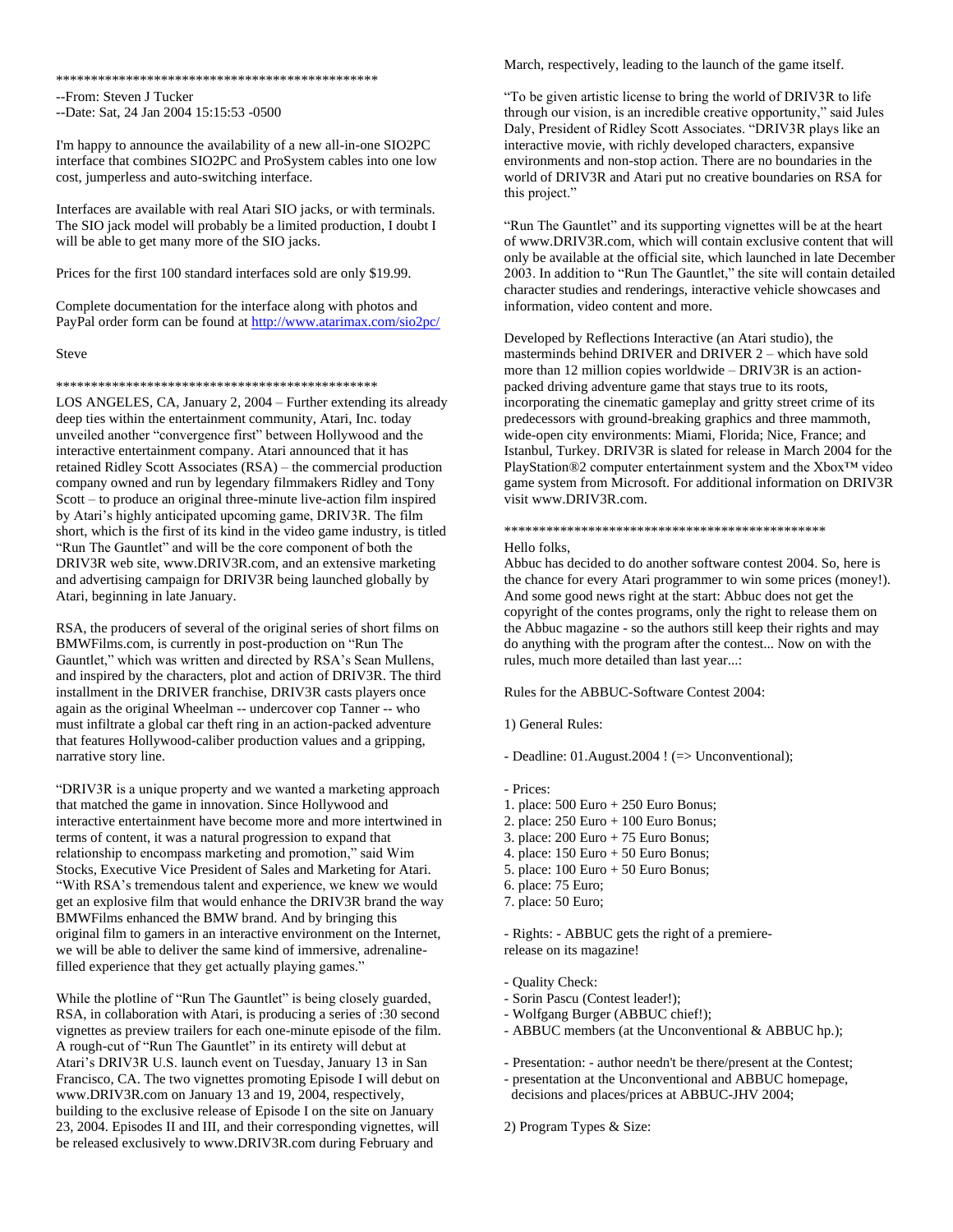- Program Types: a) Games(s), b) Application(s) (also Tools, Utilities, ...) c) Operating-Systems (DOS, Computer-OS); => no Demos !! => no pre-versions, no Alpha/Beta Versions, etc. !!

- Compatibility:

- must be minimum XL/XE compatible! (800XL, 800XE, 65XE, 130XE);

 $\Rightarrow$  the support of extra hardware is allowed but this extra hardware mustn't be (!) a requirement to load and/or run the program properly;

- RAM Size:

- 0 to 128kbytes ! (min. 64k or max. 128k Ataris!);

- Ramdisk (if any):

- if so, must be 130XE compatible, standard E3,E7,EB,EF banks!;

 $\Rightarrow$  must not use sep. Antic access ! for all XE and XL upgrades!;

- Disk Size: - no minimum or maximum length !  $(\leq > 1$  diskside!);

3) Loading & Languages:

- Disk Format: a 5,25" Atari disk or an ATR-image that contains:

- a) Disk-File(s) or b) Boot-Disk(s)

=> no PC-Disks, CD's, Tapes or E-Mails with pure Atari files !!

- Disk Density: a) Single (90k), b) Enhanced (130k);

- Program load:

- if Bootdisk: Auto-Boot with/without Basic !;

- if Disk-File:

a) DOS 2.x Autorun,

b) Gamedos boot;

- Language:

a) inside program: english or german;

b) description/doc.: also english or german;

- Pgm. Language:

- theoretically any programming language you know/have/like !  $\Rightarrow$  but all programs (\*) must be compiled or prepared in such a way, that they will run fine without the used programming language !! (\* with the exception of Atari Basic & Turbo Basic XL listings);

that was it so far. Many rules are self-explanatory, but for some rules you must keep in mind that Abbuc has 400 members and not all of them do have DD drives, harddisks, big ramdisks, etc. greetings from ABBUC - Andreas. Magenheimer.

Ooops,

I almost forgot - send your programs for the contest to: software<nospam>@abbuc.de or to: sorinp<nospam>@web.de or visit the abbuc homepage for more information (also available in english) and click on the subject "software contest 2004"... greetings, Andreas.

P.S.: Remove the <nospam> place-holder when replying...

\*\*\*\*\*\*\*\*\*\*\*\*\*\*\*\*\*\*\*\*\*\*\*\*\*\*\*\*\*\*\*\*\*\*\*\*\*\*\*\*\*\*\*\*\*\*

### --Date: 12 Jan 2004 00:04:30 -0000

--To: Michael Current

--From: Kevin Savetz

The full text of the classic computer book Assembly Language Programming for the Atari Computers by Mark Chasin is now available at: http://www.atariarchives.org/alp/

Published in 1984, the book is one of the best introductions to Atari assembly language written. Chapters include graphics and sound, input/output, and machine language subroutines for use with Atari BASIC.

Several other books about 6502 machine language are also available at AtariArchives.org, including the best-selling Machine Language For Beginners (http://www.atariarchives.org/mlb/), Atari Roots (http://www.atariarchives.org/roots/), De Re Atari (http://www.atariarchives.org/dere/), and others.

\*\*\*\*\*\*\*\*\*\*\*\*\*\*\*\*\*\*\*\*\*\*\*\*\*\*\*\*\*\*\*\*\*\*\*\*\*\*\*\*\*\*\*\*\*\* --Date: Sun, 11 Jan 2004 14:21:15 -0800

A version of the Atari 8-bit/5200 Rainbow emulator has been released for OS X. The OS X version of Rainbow adds an improved GUI and significantly improved sound over the earlier classic MacOS version. Please visit Richard Bannister's OS X Rainbow page to download the latest version. While there, you may want to browse through many of the other emulators he's ported to OS X.

http://www.bannister.org/software/rainbow.htm

[This news item courtesy of Atariage.com: http://www.atariage.com]

\*\*\*\*\*\*\*\*\*\*\*\*\*\*\*\*\*\*\*\*\*\*\*\*\*\*\*\*\*\*\*\*\*\*\*\*\*\*\*\*\*\*\*\*\*\*

--Date: Tue, 23 Dec 2003 21:54:32 +0100

I'm proud to announce cc65 version 2.10.0 ("christmas edition").  $cc65$  is a complete cross development package for  $65(C)02$  systems, including a powerful macro assembler, a C compiler, linker, librarian and several other tools.

cc65 has C and runtime library support for many of the old 6502 machines, including

- The Commodore VIC20 (contributed by Steve Schmidtke <steve\_schmidtke@hotmail.com>).
- The Commodore C64 and C128.
- The Commodore C16, C116 and Plus/4.
- The CBM 510 (aka P500), a quite rare Commodore machine (programs run in bank 0).
- The CBM 600/700 family (programs run in bank 1).
- Newer PET machines (not 2001)
- The Apple ][ (library support by Kevin Ruland <kevin@rodin.wustl.edu>)
- The Atari 8 bit machines (thanks to the Atari team: Christian Groessler <cpg@aladdin.de>, Mark Keates <markk@dendrite.co.uk>, Freddy Offenga <taf\_offenga@yahoo.com> and David Lloyd, <dmlloyd@atari-central.com>).
- GEOS for the C64 and C128 (by Maciej Witkowiak <ytm@elysium.pl>)
- The Nintendo Entertainment System (NES) (contributed by Groepaz,

<groepaz@gmx.net>.

- The Supervision console (contributed by Peter Trauner,
- <peter.trauner@utanet.at>) (startup code and linker config only).
- The Oric Atmos (this one is BETA!).

The libraries are fairly portable, so creating a version for other 6502s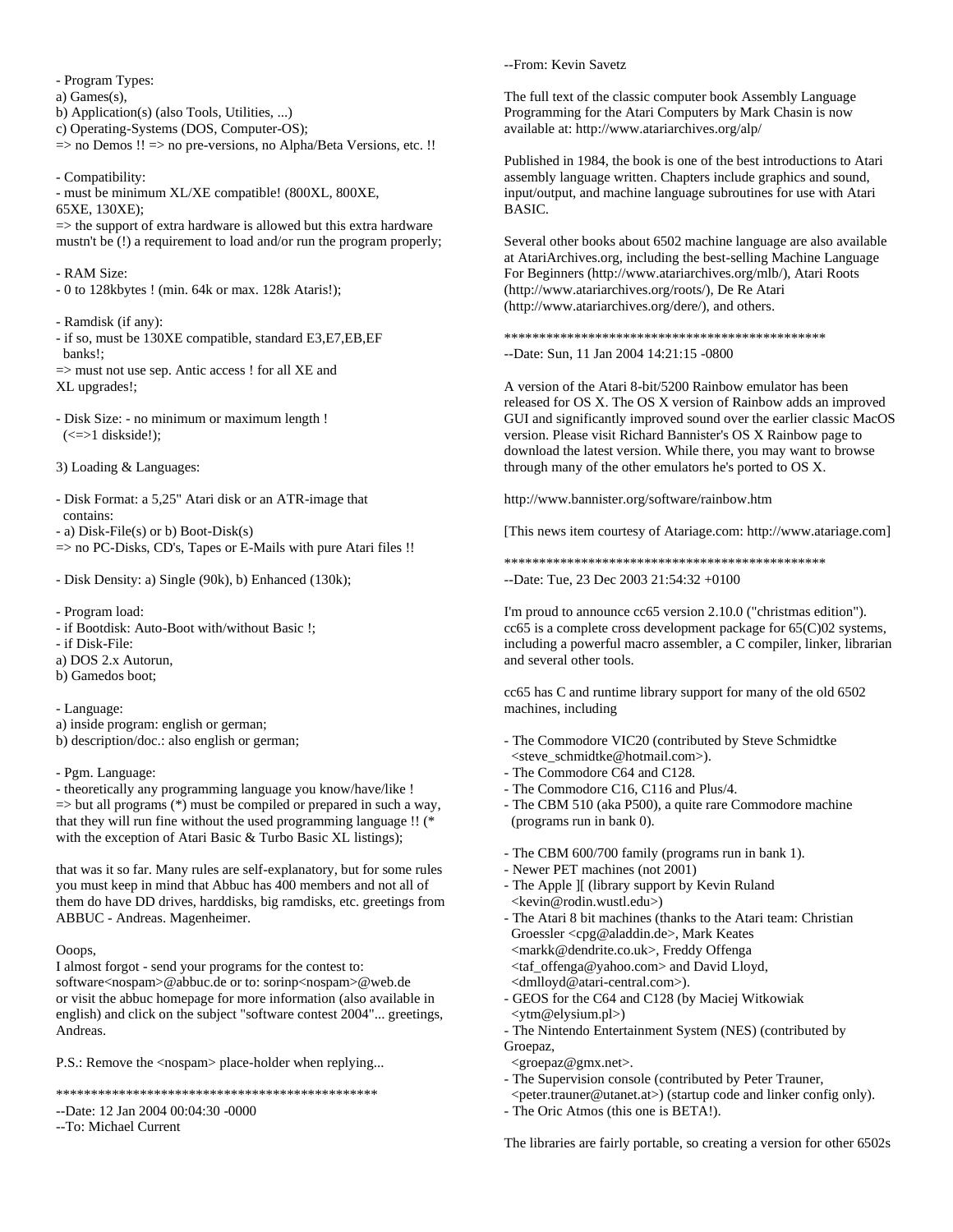shouldn't be too much work.

## Changes to the last version:

This is a major release with many new features and (of course) bug fixes. Lots of things have changed since the last major release. The compiler itself got only a few user visible changes, but there are many visible additions to the libraries. Hardware support has been much improved thanks to the help of many contributors. Serial drivers are now loadable at runtime, which means that applications can support a much broader palette of serial devices (and can even support hardware that wasn't known when the application was built). Serial support is now available for more machines than before, so the Contiki team has something to do over christmas:-) Lots of new extended memory and grahpics drivers are available. To sum it up: Library support for more platforms and better library support for existing platforms. The assembler has gotten some nice enhancements: Better 65816 support, improved scoping, and the addition of structs/unions and other high level constructs. And last but not least: The documentation has been extended, the function reference is much more complete, and there are now docs that outline the special features for each platform.

See the (almost) full list of changes below for more information.

# Available packages:

As usual I will provide the complete sources and several binary packages, including RPMs for RedHat Linux. Linux is the primary development platform, so the sources do compile out of the box on Linux machines.

Please note that there are separate RPMs for the compiler proper and the target specific libraries. To develop for one of the predefined target systems you need the compiler RPM package \*and\* one of the target machine packages.

Starting with this version, the docs are also in a separate package, so if you want docs (recommended), be sure to download the cc65-doc archive.

Binaries for DOS and Windows will follow or may already be available at the time you read this. OS/2 packages will again be available, but since there are almost no downloads for OS/2, so the host platform may get dropped in the near future (again). As with the RPM packages, you need the package for the development system (Windows, etc.) \*and\* one or more of the target machine packages, plus optionally the doc package.

Download:

For more information and a download link, please visit the cc65 web page at: http://www.cc65.org/

Mailing list:

There is a mailing list for discussing cc65 related issues (programming, suggestions, bugs, ...). See

http://www.cc65.org/#List

for information on how to subscribe to this list.

----------- Thanks to all who sent feedback and suggestions, and of course to anyone who helped developing cc65.

I wish you a merry christmas and lots of fun with this new cc65 release!

# Regards

# Uz

------------------------------------------------------------------------

List of changes for 2.10.0:

- \* Assembler:
- New .FORCEIMPORT command.
- New address size override symbols (z:, ...)
- New macro package "cpu".
- New assignment operator :=
- INCOMPATIBLE CHANGE of the .CPU pseudo variable
- New pseudo functions .SIZEOF, .HIBYTE, .HIWORD, .LOBYTE, .LOWORD, .BANKBYTE
- Structures, unions and enums: .STRUCT, .UNION, .ENUM and .TAG.
- New, improved scoping rules.
- First support for far and near segments/procedures.
- \* Compiler:
- Flexible array struct members.
- Provisions for handling arguments to main()
- Rewrite of the type conversion.
- New keywords (some of them only in non ANSI mode): far, near,  $far$ <sub>\_\_</sub>, \_\_\_near\_\_
- Slightly improved code in a few situations.
- \* Linker
- New directory search options.
- Generation of debug info is now "official" (but the format of the file may still change). NOTE: The VICE label file will go in the next release, so if you are using it for some other purpose than feeding it into VICE, please think about using the debug info file instead.
- \* cl65 utility:
- Small additions to track changes in the tools called.
- \* ca65html
- New --linenumbers and --linelabels options
- Ability to convert tabs to spaces in the output
- Colorization
- Can generate links to the C source files (must be generated by c2html)
- \* Library
- New directory functions for the CBMs contributed by Josef Soucek.
- Joystick drivers are now loadable modules. The old statically linked code has been converted to loadable drivers and is no longer available.
- Library support for the NES by groepaz <groepaz@gmx.net>
- system() function.
- isblank() is "official" in C99.
- Arguments passed to main for several platforms (includes GEOS!)
- The open function for the CBMs will no longer add a file type, so files of any type can be opened without changing \_filetype.
- Joystick driver for the Apple 2 contributed by Stefan Haubenthal.
- Two joystick drivers for the C64 contributed by groepaz, one of them
- converted to c128 by me.
- Minimal Supervision support (linker config and startup file)